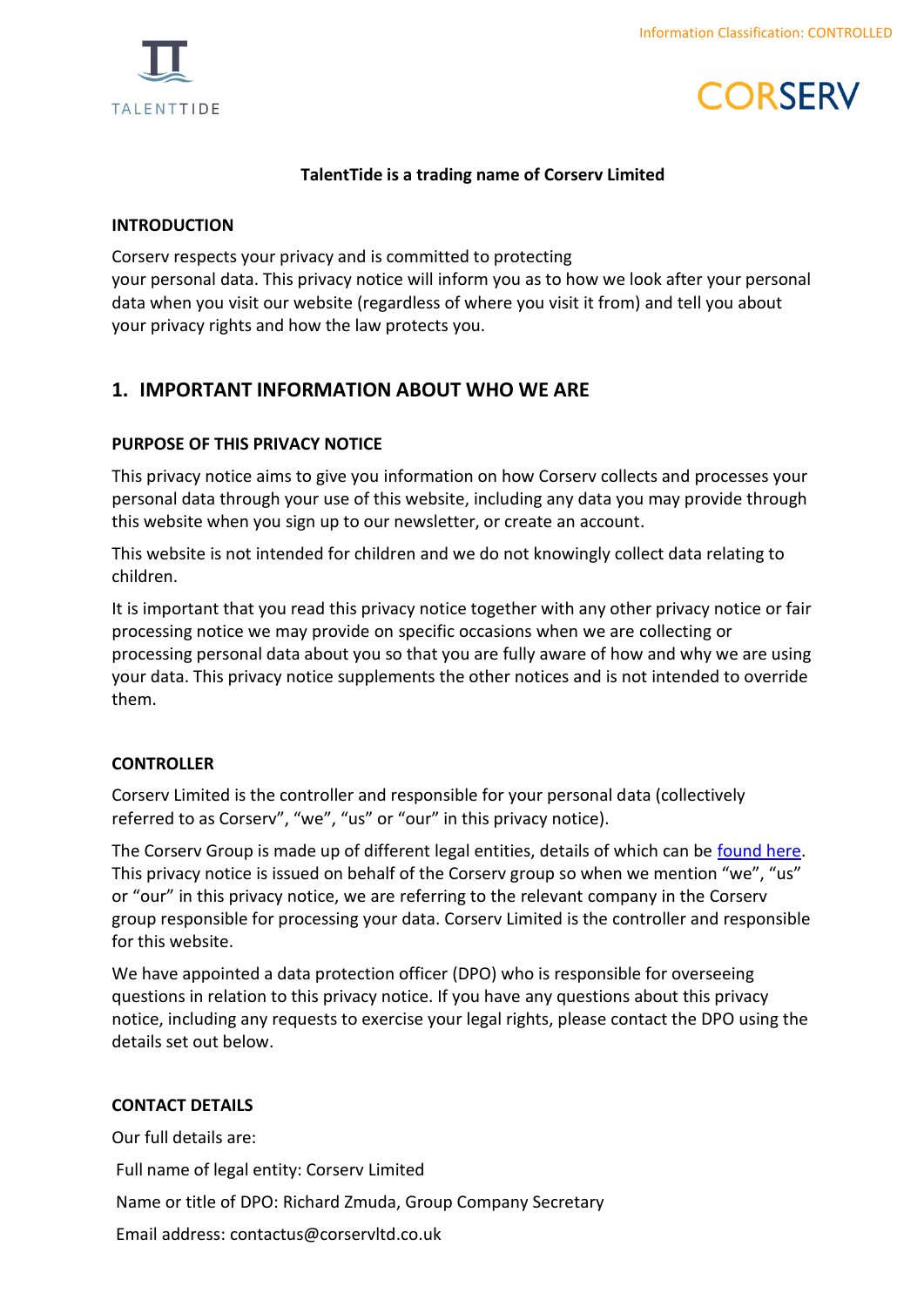



Postal address: Higher Trenant Road, Wadebridge, Cornwall, PL27 6TW You have the right to make a complaint at any time to the Information Commissioner's Office (ICO), the UK supervisory authority for data protection issues (*[www.ico.org.uk](http://www.ico.org.uk/)*). We would, however, appreciate the chance to deal with your concerns before you approach the ICO so please contact us in the first instance.

# **CHANGES TO THE PRIVACY NOTICE AND YOUR DUTY TO INFORM US OF CHANGES**

It is important that the personal data we hold about you is accurate and current. Please keep us informed if your personal data changes during your relationship with us.

# **THIRD-PARTY LINKS**

This website may include links to third-party websites, plug-ins and applications. Clicking on those links or enabling those connections may allow third parties to collect or share data about you. We do not control these third-party websites and are not responsible for their privacy statements. When you leave our website, we encourage you to read the privacy notice of every website you visit.

# **2. THE DATA WE COLLECT ABOUT YOU**

Personal data, or personal information, means any information about an individual from which that person can be identified. It does not include data where the identity has been removed (anonymous data).

We may collect, use, store and transfer different kinds of personal data about you which we have grouped together follows:

- **Identity Data** includes first name, maiden name, last name, username or similar identifier, marital status, title, date of birth and gender.
- **Contact Data** includes address, email address and telephone numbers.
- **Technical Data** includes internet protocol (IP) address, your login data, browser type and version, time zone setting and location, browser plug-in types and versions, operating system and platform and other technology on the devices you use to access this website.
- **Profile Data** includes your username and password, your interests, preferences, feedback and survey responses.
- **Usage Data** includes information about how you use our website and services.
- **Marketing and Communications Data** includes your preferences in receiving marketing from us and our third parties and your communication preferences.

We may also collect, use and share **Aggregated Data** such as statistical or demographic data for any purpose. Aggregated Data may be derived from your personal data but is not considered personal data in law as this data does **not** directly or indirectly reveal your identity. For example, we may aggregate your Usage Data to calculate the percentage of users accessing a specific website feature. However, if we combine or connect Aggregated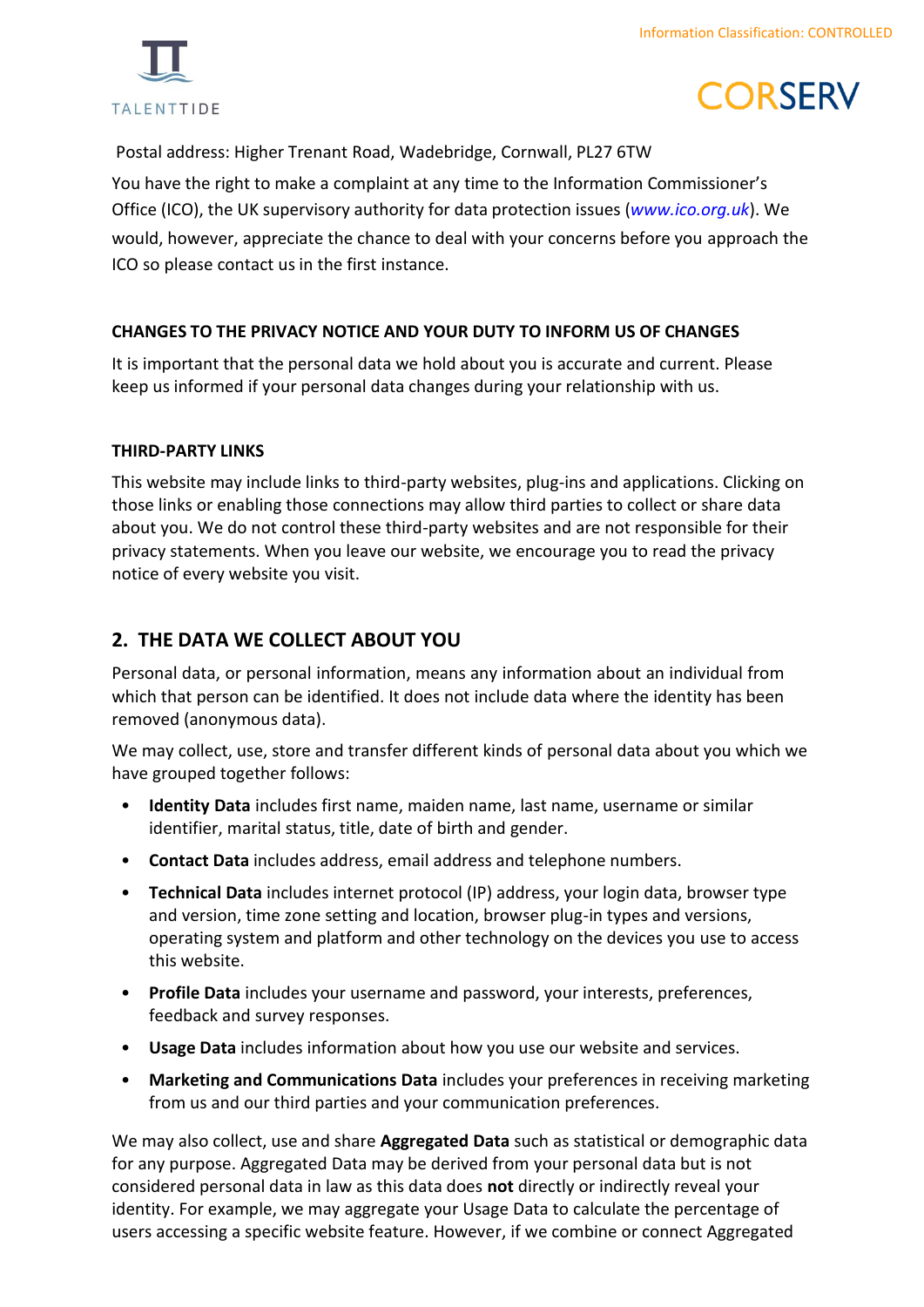



Data with your personal data so that it can directly or indirectly identify you, we treat the combined data as personal data which will be used in accordance with this privacy notice.

We do not collect any **Special Categories of Personal Data** about you (this includes details about your race or ethnicity, religious or philosophical beliefs, sex life, sexual orientation, political opinions, trade union membership, information about your health and genetic and biometric data). Nor do we collect any information about criminal convictions and offences.

# **IF YOU FAIL TO PROVIDE PERSONAL DATA**

Where we need to collect personal data by law, or under the terms of a contract we have with you and you fail to provide that data when requested, we may not be able to perform the contract we have or are trying to enter into with you (for example, to provide you with services). In this case, we may have to cancel a service you have with us but we will notify you if this is the case at the time.

# **3. HOW IS YOUR PERSONAL DATA COLLECTED?**

We use different methods to collect data from and about you including through:

- **Direct interactions.** You may give us your Identity and/or Contact Data by filling in forms or by corresponding with us by post, phone, email or otherwise. This includes personal data you provide when you:
	- apply for our services;
	- create an account on our website;
	- subscribe to our service or publications;
	- request marketing to be sent to you;
	- enter a competition, promotion or survey; or
	- give us some feedback.
- **Automated technologies or interactions.** As you interact with our website, we may automatically collect Technical Data about your equipment, browsing actions and patterns. We collect this personal data by using cookies. Please see our [cookie policy](https://www.corservltd.co.uk/privacy-and-cookie-policy/) for further details.
- **Third parties or publicly available sources.** We may receive personal data about you from various third parties and public sources as set out below:
	- Technical Data from analytics providers such as Google based outside the EU;
	- Identity and Contact Data inferred from algorithms used on social media sites such as Twitter, LinkedIn and Facebook
	- Identity and Contact Data from newsletter subscription searches such as Mailchimp
	- Identity and Contact Data from publicly availably sources such as Companies House and the Electoral Register based inside the EU.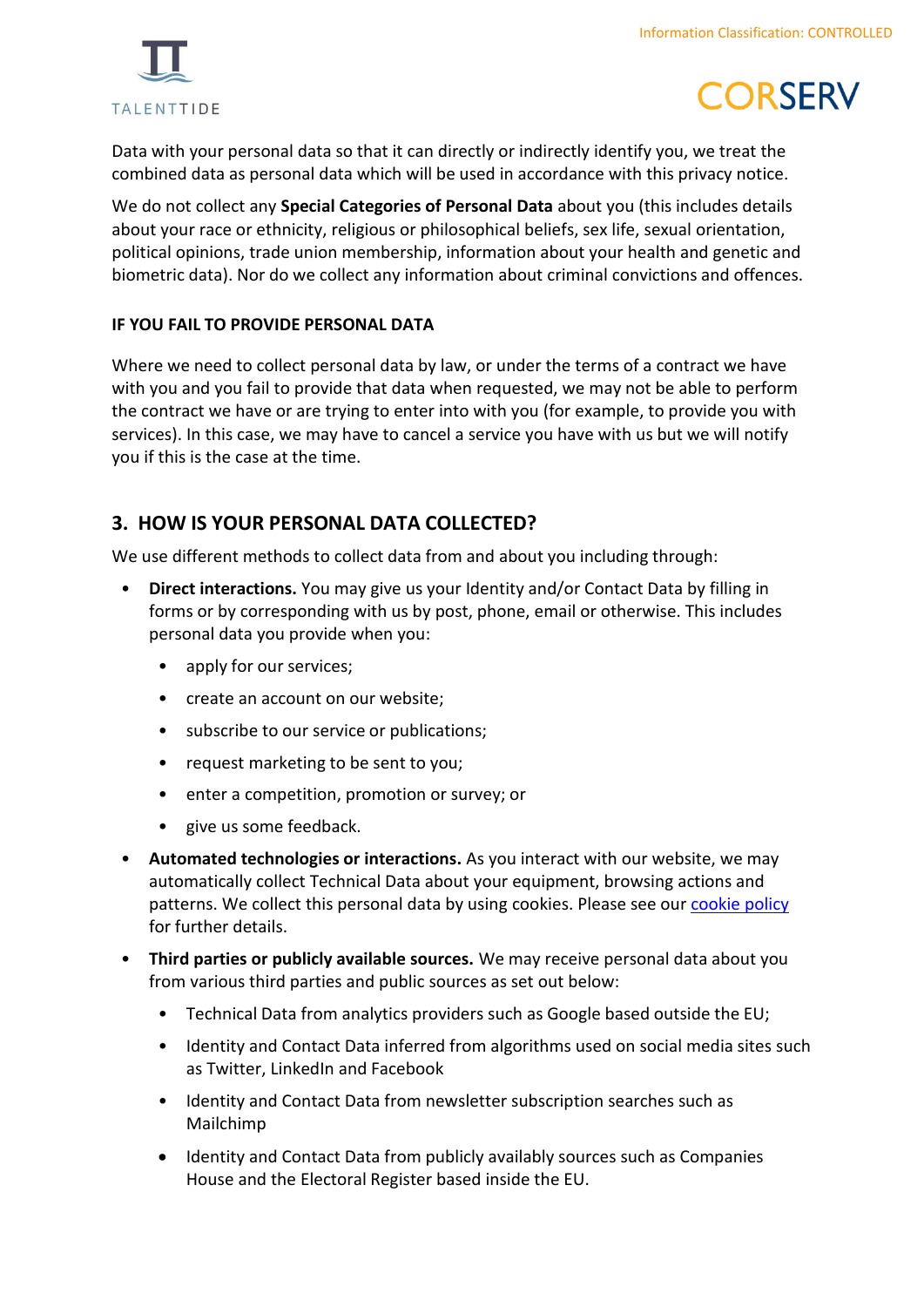



# **4. HOW WE USE YOUR PERSONAL DATA**

We will only use your personal data when the law allows us to. Most commonly, we will use your personal data in the following circumstances:

- Where we need to perform the contract we are about to enter into or have entered into with you.
- Where it is necessary for our legitimate interests (or those of a third party) and your interests and fundamental rights do not override those interests.
- Where we need to comply with a legal or regulatory obligation.

Information you supply using any electronic forms on this website will only be used for the purpose(s) stated on the form.

Information you provide in emails to us will only be used for the purpose (which we reasonably believe) that you give it to us for.

Information you provide us with may be used for statistical research but will not be used in any way (beyond its original purpose) which enables you to be identified.

Generally we do not rely on consent as a legal basis for processing your personal data other than in relation to sending third party direct marketing communications to you via email or text message. You have the right to withdraw consent to marketing at any time by *[Contacting](#page-0-0) us*.

# **PURPOSES FOR WHICH WE WILL USE YOUR PERSONAL DATA**

We have set out below, in a table format, a description of all the ways we plan to use your personal data, and which of the legal bases we rely on to do so. We have also identified what our legitimate interests are where appropriate.

Note that we may process your personal data for more than one lawful ground depending on the specific purpose for which we are using your data. Please *[Contact us](#page-0-0)* if you need details about the specific legal ground we are relying on to process your personal data where more than one ground has been set out in the table below.

| <b>Purpose/Activity</b>                                                                                                                                                                    | Type of data                                                                      | Lawful basis for processing including<br>basis of legitimate interest                                                                                                                                            |
|--------------------------------------------------------------------------------------------------------------------------------------------------------------------------------------------|-----------------------------------------------------------------------------------|------------------------------------------------------------------------------------------------------------------------------------------------------------------------------------------------------------------|
| To register you as a new<br>customer                                                                                                                                                       | (a) Identity<br>(b) Contact                                                       | Performance of a contract with you                                                                                                                                                                               |
| To manage our relationship<br>with you which will include:<br>(a) Notifying you about<br>changes to our terms or<br>privacy policy<br>(b) Asking you to leave a<br>review or take a survey | (a) Identity<br>(b) Contact<br>(c) Profile<br>(d) Marketing and<br>Communications | (a) Performance of a contract with you<br>(b) Necessary to comply with a legal<br>obligation<br>(c) Necessary for our legitimate<br>interests (to keep our records updated<br>and to study how customers use our |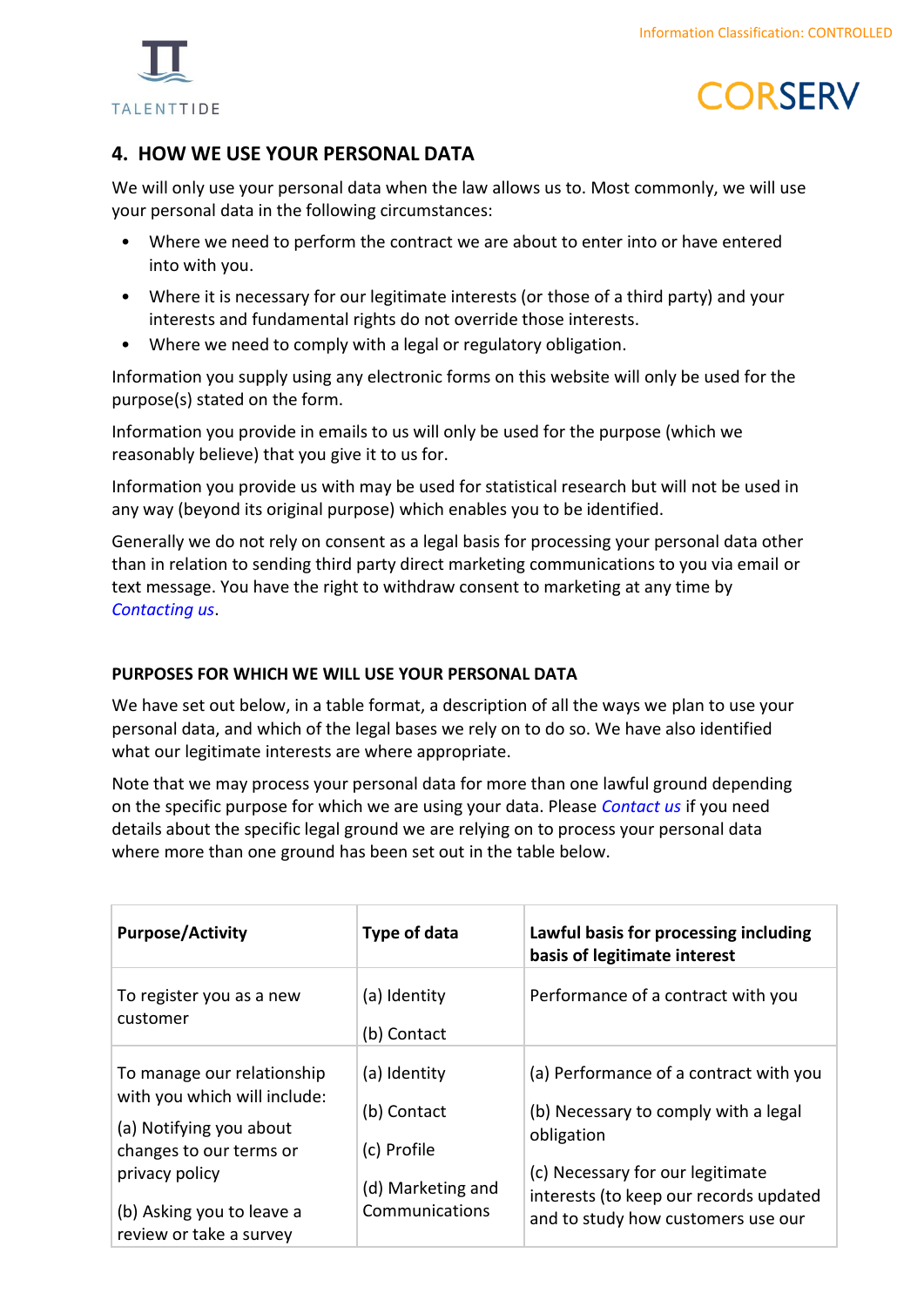

T

F

# **CORSERV**

|                                                                                                                                                                                        |                                                                                                | products/services)                                                                                                                                                                                                                                                                                             |
|----------------------------------------------------------------------------------------------------------------------------------------------------------------------------------------|------------------------------------------------------------------------------------------------|----------------------------------------------------------------------------------------------------------------------------------------------------------------------------------------------------------------------------------------------------------------------------------------------------------------|
| To contact you in relation to<br>any job applications made<br>through our website                                                                                                      | (a) Identify<br>(b) Contact                                                                    | (a) Necessary for our legitimate<br>interests (to contact you in relation<br>to any job which you have applied<br>for)                                                                                                                                                                                         |
| To enable you to complete a<br>survey                                                                                                                                                  | (a) Identity<br>(b) Contact<br>(c) Profile<br>(d) Usage<br>(e) Marketing and<br>Communications | (a) Performance of a contract with you<br>(b) Necessary for our legitimate<br>interests (to study how customers use<br>our products/services, to develop<br>them and grow our business)                                                                                                                        |
| To administer and protect our<br>business and this website<br>(including troubleshooting,<br>data analysis, testing, system<br>maintenance, support,<br>reporting and hosting of data) | (a) Identity<br>(b) Contact<br>(c) Technical                                                   | (a) Necessary for our legitimate<br>interests (for running our business,<br>provision of administration and IT<br>services, network security, to prevent<br>fraud and in the context of a business<br>reorganisation or group restructuring<br>exercise)<br>(b) Necessary to comply with a legal<br>obligation |
| To use data analytics to<br>improve our website, services,<br>marketing, customer<br>relationships and experiences                                                                     | (a) Technical<br>(b) Usage                                                                     | Necessary for our legitimate interests<br>(to define types of customers for our<br>products and services, to keep our<br>website updated and relevant, to<br>develop our business and to inform<br>our marketing strategy)                                                                                     |
| To make suggestions and<br>recommendations to you<br>about goods or services that<br>may be of interest to you                                                                         | (a) Identity<br>(b) Contact<br>(c) Technical<br>(d) Usage<br>(e) Profile                       | Necessary for our legitimate interests<br>(to develop our products/services and<br>grow our business)                                                                                                                                                                                                          |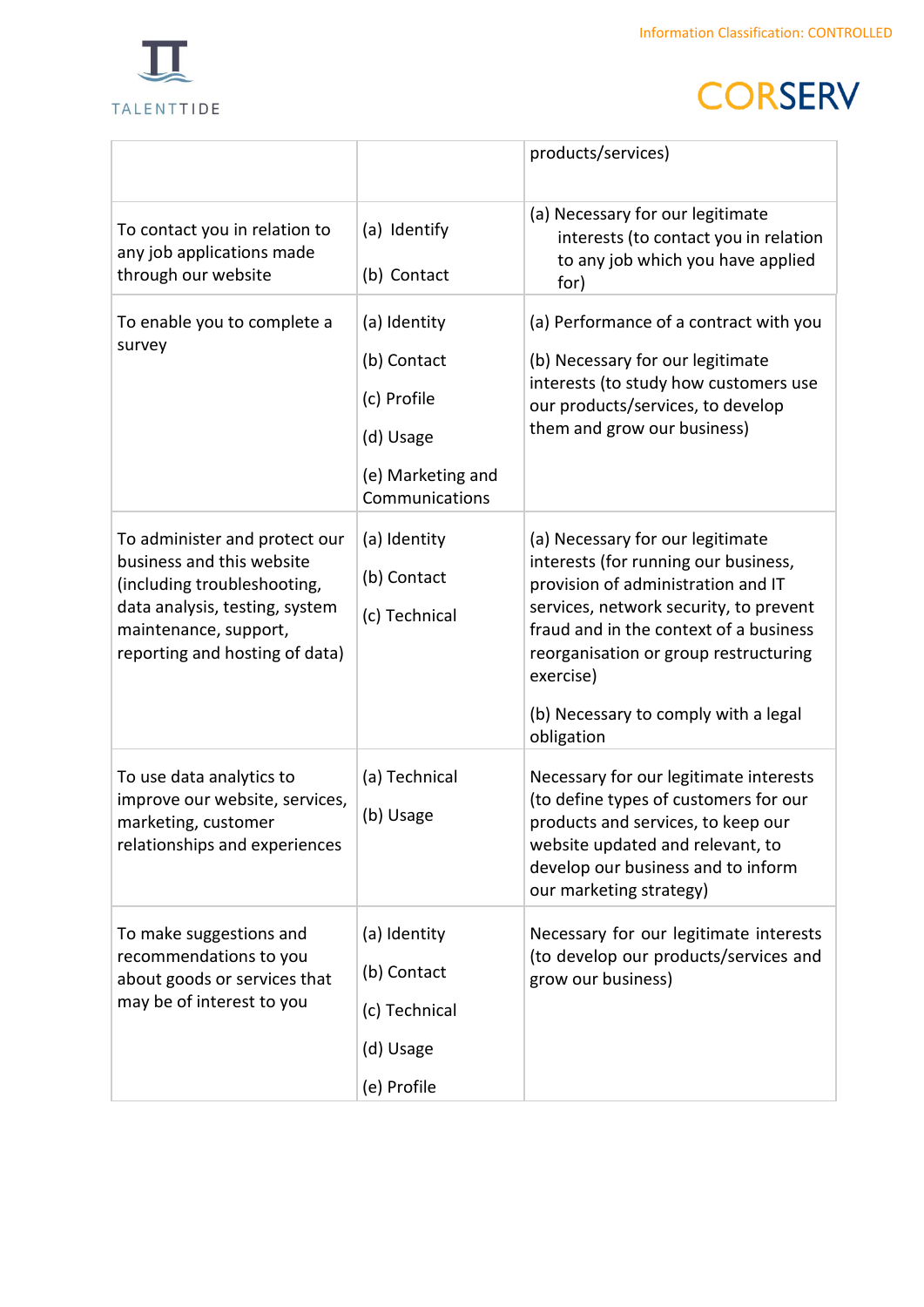



# **MARKETING**

We strive to provide you with choices regarding certain personal data uses, particularly around marketing and advertising. Corserv will review its personal data control mechanisms and update them when required.

# **PROMOTIONAL OFFERS FROM US**

We may use your Identity, Contact, Technical, Usage and Profile Data to form a view on what we think you may want or need, or what may be of interest to you. This is how we decide which products, services and offers may be relevant for you (we call this marketing). You may receive marketing communications from us if you have requested information from us or purchased services from us or if you provided us with your details when you entered a competition or registered for a promotion and, in each case, you have not opted out of receiving that marketing.

#### **THIRD-PARTY MARKETING**

We will get your express opt-in consent before we share your personal data with any company outside the Corserv group of companies or Cornwall Council for marketing purposes.

# **OPTING OUT**

You can ask us or third parties to stop sending you marketing messages at any time by *[Contacting](#page-0-0) us* at any time.

Where you opt out of receiving these marketing messages, this will not apply to personal data provided to us as a result of service purchase, service experience or other transactions.

#### **COOKIES**

You can set your browser to refuse all or some browser cookies, or to alert you when websites set or access cookies. If you disable or refuse cookies, please note that some parts of this website may become inaccessible or not function properly. For more information about the [cookie](https://www.corservltd.co.uk/privacy-and-cookie-policy/)s we use, please see our **cookie policy**.

#### **CHANGE OF PURPOSE**

We will only use your personal data for the purposes for which we collected it, unless we reasonably consider that we need to use it for another reason and that reason is compatible with the original purpose. If you wish to get an explanation as to how the processing for the new purpose is compatible with the original purpose, please *[Contact](#page-0-0) us*.

If we need to use your personal data for an unrelated purpose, we will notify you and we will explain the legal basis which allows us to do so.

Please note that we may process your personal data without your knowledge or consent, in compliance with the above rules, where this is required or permitted by law.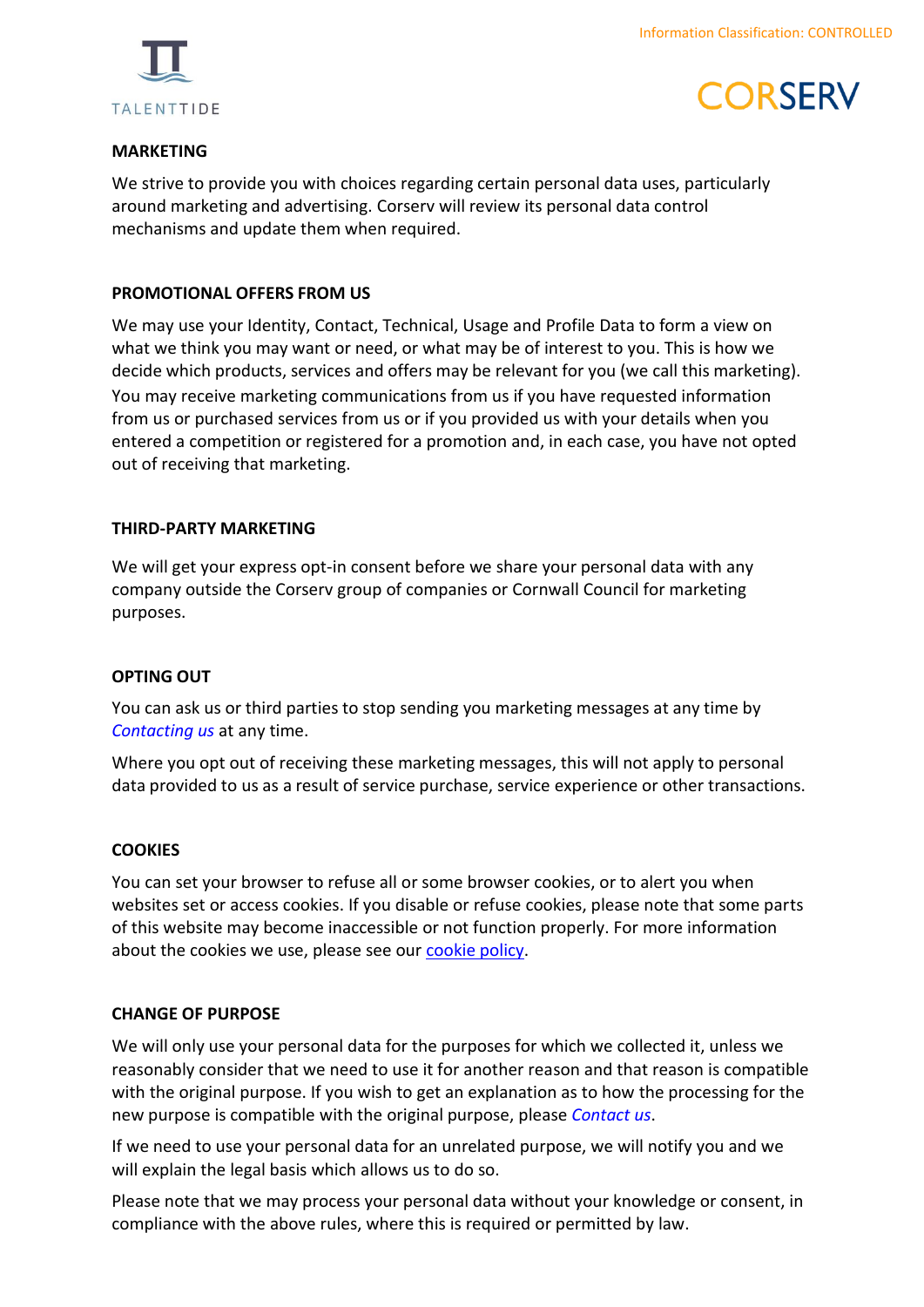





# **5. DISCLOSURES OF YOUR PERSONAL DATA**

We may have to share your personal data with the parties set out below for the purposes set out in the table in paragraph 4 above.

• Internal Third Parties as set out in the *Glossary*.

External Third Parties as set out in the *Glossary*.

Third parties to whom we may choose to sell, transfer, or merge parts of our business or our assets. Alternatively, we may seek to acquire other businesses or merge with them. If a change happens to our business, then the new owners may use your personal data in the same way as set out in this privacy notice.

We require all third parties to respect the security of your personal data and to treat it in accordance with the law. We do not allow our third-party service providers to use your personal data for their own purposes and only permit them to process your personal data for specified purposes and in accordance with our instructions.

# **6. INTERNATIONAL TRANSFERS**

We do not transfer your personal data outside the European Economic Area (**EEA**).

# **7. DATA SECURITY**

We have put in place appropriate security measures to prevent your personal data from being accidentally lost, used or accessed in an unauthorised way, altered or disclosed. In addition, we limit access to your personal data to those employees, agents, contractors and other third parties who have a business need to know. They will only process your personal data on our instructions and they are subject to a duty of confidentiality.

We have put in place procedures to deal with any suspected personal data breach and will notify you and any applicable regulator of a breach where we are legally required to do so.

# **8. DATA RETENTION**

# **HOW LONG WILL YOU USE MY PERSONAL DATA FOR?**

We will only retain your personal data for as long as necessary to fulfil the purposes we collected it for, including for the purposes of satisfying any legal, accounting, or reporting requirements.

To determine the appropriate retention period for personal data, we consider the amount, nature, and sensitivity of the personal data, the potential risk of harm from unauthorised use or disclosure of your personal data, the purposes for which we process your personal data and whether we can achieve those purposes through other means, and the applicable legal requirements.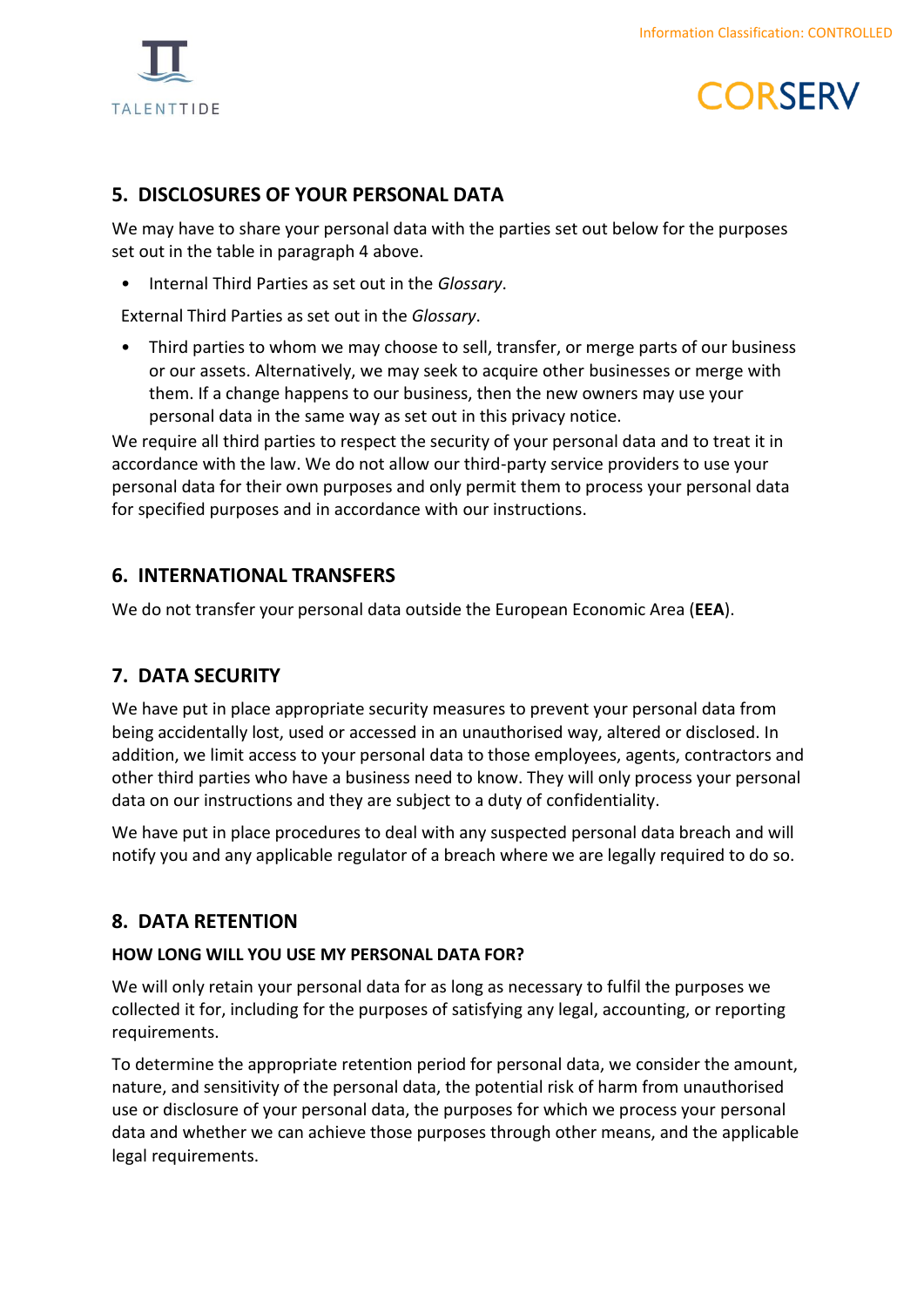



# **9. YOUR LEGAL RIGHTS**

Under certain circumstances, you have rights under data protection laws in relation to your personal data. Please click on the links below to find out more about these rights:

- *Request access to your personal data*.
- *Request correction of your personal data*.
- *Request erasure of your personal data*.
- *Object to processing of your personal data*.
- *Request restriction of processing your personal data*.
- *Request transfer of your personal data*.
- *Right to withdraw consent*.

If you wish to exercise any of the rights set out above, please *[Contact us.](#page-0-0)*

# **NO FEE USUALLY REQUIRED**

You will not have to pay a fee to access your personal data (or to exercise any of the other rights). However, we may charge a reasonable fee if your request is clearly unfounded, repetitive or excessive. Alternatively, we may refuse to comply with your request in these circumstances.

# **WHAT WE MAY NEED FROM YOU**

We may need to request specific information from you to help us confirm your identity and ensure your right to access your personal data (or to exercise any of your other rights). This is a security measure to ensure that personal data is not disclosed to any person who has no right to receive it. We may also contact you to ask you for further information in relation to your request to speed up our response.

# **TIME LIMIT TO RESPOND**

We try to respond to all legitimate requests within one month. Occasionally it may take us longer than a month if your request is particularly complex or you have made a number of requests. In this case, we will notify you and keep you updated.

# **10. GLOSSARY**

# **LAWFUL BASIS**

**Legitimate Interest** means the interest of our business in conducting and managing our business to enable us to give you the best service/product and the best and most secure experience. We make sure we consider and balance any potential impact on you (both positive and negative) and your rights before we process your personal data for our legitimate interests. We do not use your personal data for activities where our interests are overridden by the impact on you (unless we have your consent or are otherwise required or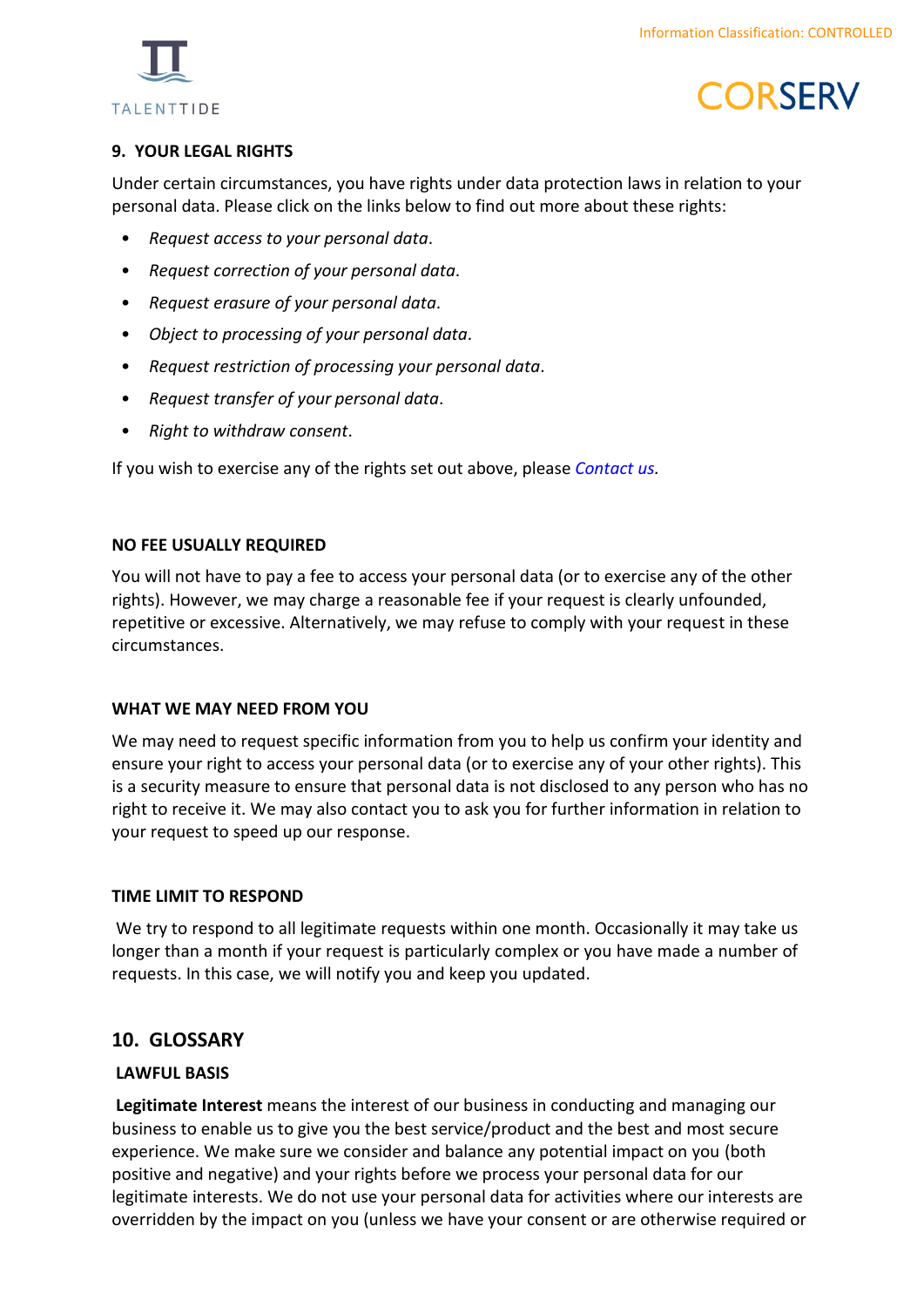



permitted to by law). You can obtain further information about how we assess our legitimate interests against any potential impact on you in respect of specific activities by *[Contacting](#page-0-0) us*

**Performance of Contract** means processing your data where it is necessary for the performance of a contract to which you are a party or to take steps at your request before entering into such a contract.

**Comply with a legal or regulatory obligation** means processing your personal data where it is necessary for compliance with a legal or regulatory obligation that we are subject to.

# **THIRD PARTIES**

#### **INTERNAL THIRD PARTIES**

Your data may be shared with the following internal third parties:

- Cornwall Council, acting as joint controller or processor.
- Other companies in the Corserv group (acting as joint controllers or processors) and who are based in the UK.

# **YOUR LEGAL RIGHTS**

You have the right to:

**Request access** to your personal data (commonly known as a "data subject access request"). This enables you to receive a copy of the personal data we hold about you and to check that we are lawfully processing it.

**Request correction** of the personal data that we hold about you. This enables you to have any incomplete or inaccurate data we hold about you corrected, though we may need to verify the accuracy of the new data you provide to us.

**Request erasure** of your personal data. This enables you to ask us to delete or remove personal data where there is no good reason for us continuing to process it. You also have the right to ask us to delete or remove your personal data where you have successfully exercised your right to object to processing (see below), where we may have processed your information unlawfully or where we are required to erase your personal data to comply with local law. Note, however, that we may not always be able to comply with your request of erasure for specific legal reasons which will be notified to you, if applicable, at the time of your request.

**Object to processing** of your personal data where we are relying on a legitimate interest (or those of a third party) and there is something about your particular situation which makes you want to object to processing on this ground as you feel it impacts on your fundamental rights and freedoms. You also have the right to object where we are processing your personal data for direct marketing purposes. In some cases, we may demonstrate that we have compelling legitimate grounds to process your information which override your rights and freedoms.

**Request restriction of processing** of your personal data. This enables you to ask us to suspend the processing of your personal data in the following scenarios: (a) if you want us to establish the data's accuracy; (b) where our use of the data is unlawful but you do